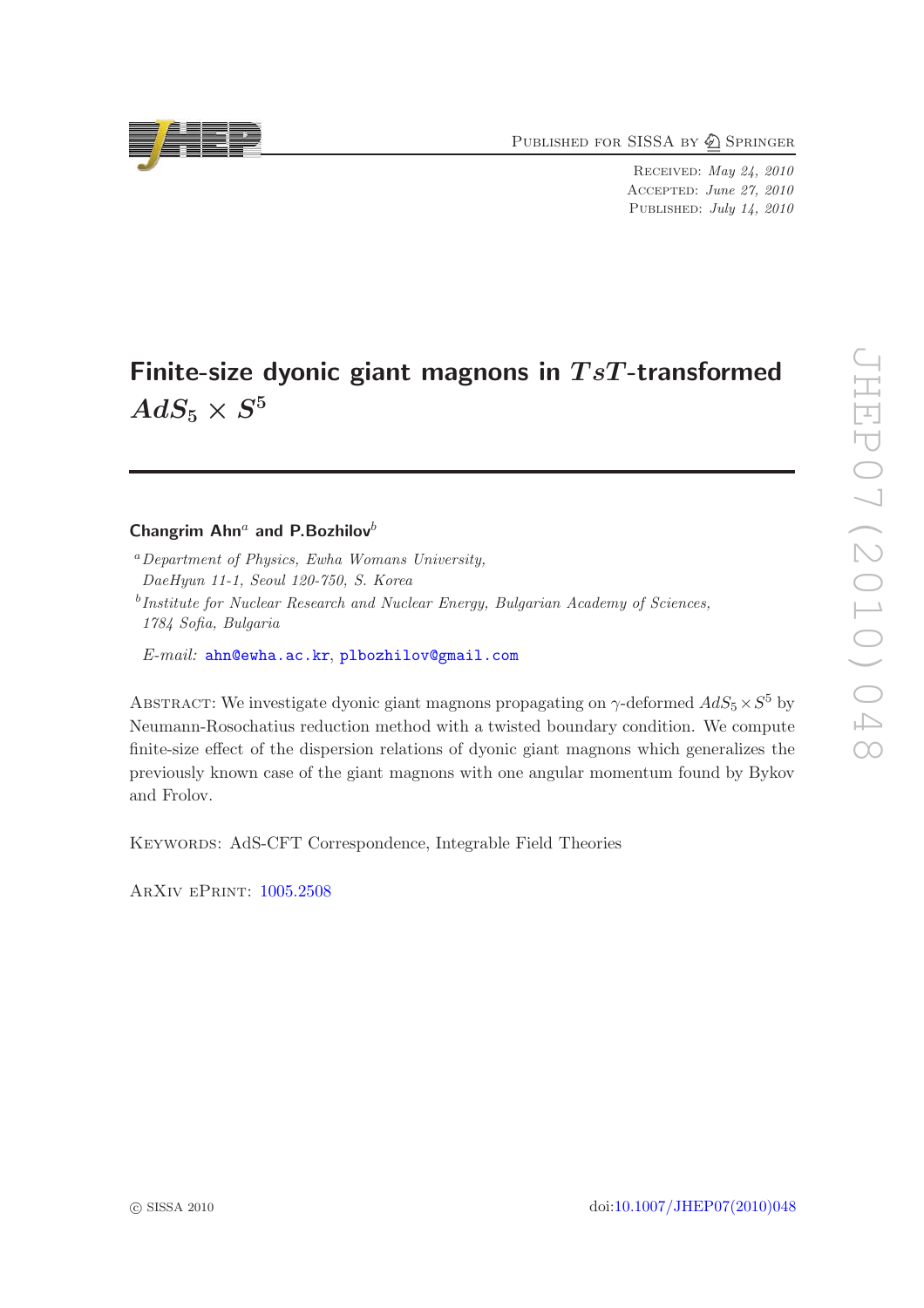#### Contents

| 1 Introduction                                                                |                |
|-------------------------------------------------------------------------------|----------------|
| 2 The $\gamma$ -deformed giant magnon                                         | $\bf{2}$       |
| 3 Towards finite-size dyonic giant magnon                                     | 4              |
| Strings on $R_t \times S^3$ and the NR integrable system<br>3.1               | $\overline{5}$ |
| 3.2 Conserved quantities and angular differences                              | 6              |
| 4 Finite-size dyonic giant magnon                                             | 7.             |
| 5 Concluding remarks                                                          | 9              |
| A Elliptic integrals, $\epsilon$ -expansions and solutions for the parameters | 9              |

## <span id="page-1-0"></span>1 Introduction

Investigations on  $AdS/CFT$  duality  $[1-3]$  for the cases with reduced or without supersymmetry is of obvious interest and importance. An interesting example of such correspondence between gauge and string theory models with reduced supersymmetry is provided by an exactly marginal deformation of  $\mathcal{N} = 4$  super Yang-Mills theory [\[4\]](#page-12-2) and string theory on a β-deformed  $AdS_5 \times S^5$  background suggested in [\[5](#page-13-0)]. When  $\beta \equiv \gamma$  is real, the deformed background can be obtained from  $AdS_5 \times S^5$  by the so-called TsT transformation. It includes T-duality on one angle variable, a shift of another isometry variable, then a second T-duality on the first angle [\[5,](#page-13-0) [6](#page-13-1)]. Taking into account that the five-sphere has three isometric coordinates, one can consider generalization of the above procedure, consisting of chain of three TsT transformations. The result is a regular three-parameter deformation of  $AdS_5 \times S^5$  string background, dual to a non-supersymmetric deformation of  $\mathcal{N} = 4$ super Yang-Mills [\[6](#page-13-1)], which is conformal in the planar limit to any order of perturbation theory [\[7\]](#page-13-2). The action for this  $\gamma_i$ -deformed  $(i = 1, 2, 3)$  gauge theory can be obtained from the initial one after replacement of the usual product with associative  $*$ -product [\[5,](#page-13-0) [6,](#page-13-1) [8](#page-13-3)].

An essential property of the TsT transformation is that it preserves the classical integrability of string theory on  $AdS_5 \times S^5$  [\[6\]](#page-13-1), which also implies that in the light-cone gauges of [\[9](#page-13-4), [10](#page-13-5)] the string dynamics on both backgrounds is described by the same Hamiltonian density. The γ-dependence enters only through the *twisted* boundary conditions and the *level-matching* condition. The last one is modified since a closed string in the deformed background corresponds to an open string on  $AdS_5 \times S^5$  in general.

The finite-size correction to the giant magnon [\[11\]](#page-13-6) energy-charge relation, in the  $\gamma$ deformed background, has been found in [\[12\]](#page-13-7), by using conformal gauge and the string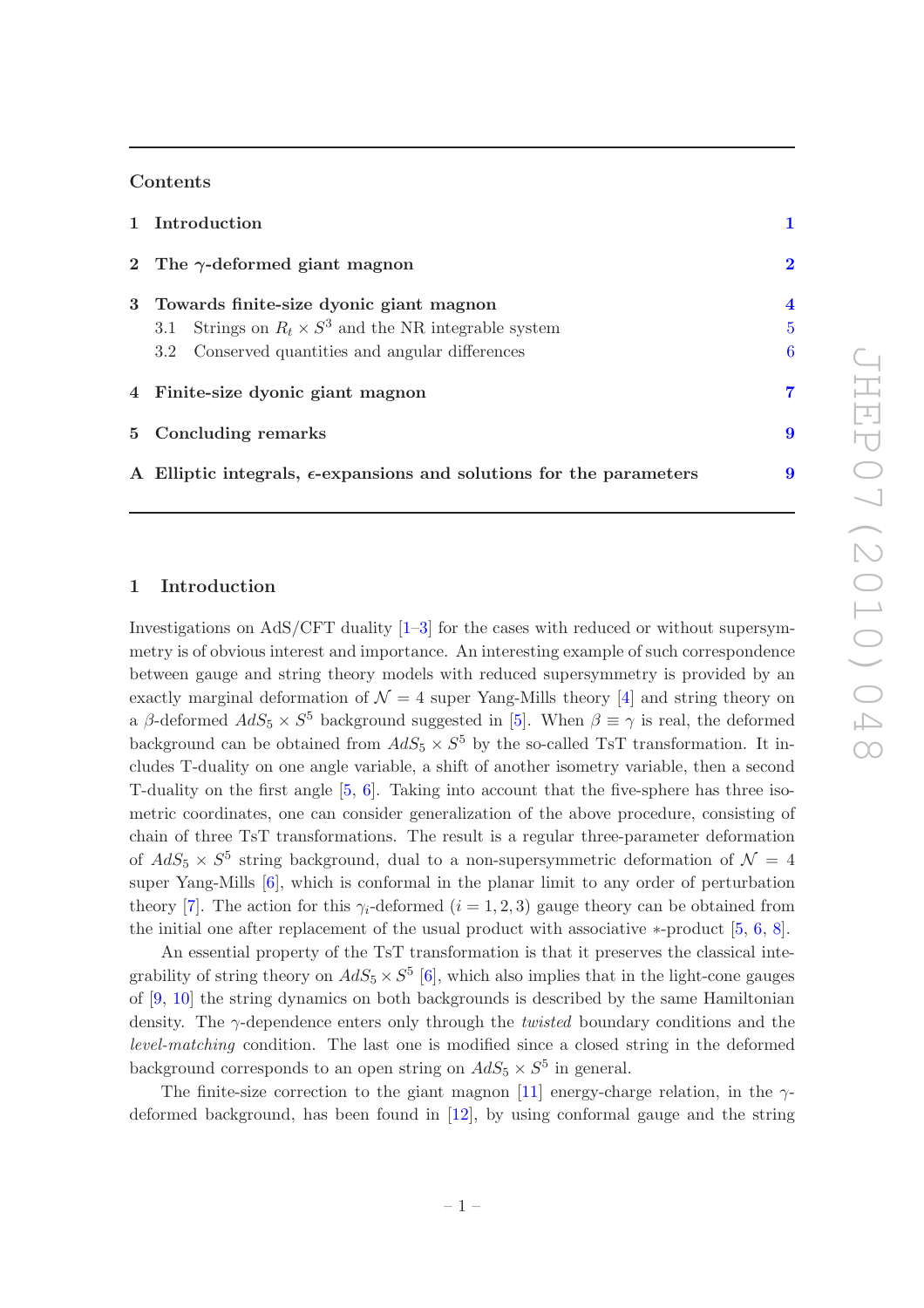sigma model reduced to  $R_t \times S^3$ . For the deformed case, this is the smallest consistent reduction due to the *twisted* boundary conditions. It turns out that even for the threeparameter deformation, the reduced model depends only on one of them -  $\gamma_3$ . As far as there are two isometry angles  $\phi_1$ ,  $\phi_2$  on  $S^3$ , the solution can carry two non-vanishing angular momenta  $J_1$ ,  $J_2$ . Then, the giant magnon is an open string solution with only one charge  $J_1 \neq 0$ . The momentum p of the magnon excitation in the corresponding spin chain is identified with the angular difference  $\Delta \phi_1$  between the end-points of the string, since in the light-cone gauge  $t = \tau$ ,  $p_{\phi_1} = 1$ , it is equal to the worldsheet momentum  $p_{ws}$  of a soliton [\[13](#page-13-8)]. The other angle satisfies the following *twisted* boundary conditions [\[12](#page-13-7)]

$$
\Delta \phi_2 = 2\pi (n_2 - \gamma_3 J_1),
$$

where  $n_2$  is an integer winding number of the string in the second isometry direction of the deformed sphere  $S^3_\gamma$ .

An interesting extension of this study is the dyonic giant magnon. This state corresponds to bound states of the fundamental magnons and stable even in the deformed theory. Understanding its string theory analog in the strong coupling limit can be helpful to extend the AdS/CFT duality to the deformed theories.

The paper is organized as follows. In section 2 we consider in brief the  $\gamma$ -deformed giant magnon as described in the article by Bykov and Frolov [\[12](#page-13-7)], and give their result about the finite-size effect on the dispersion relation. In section 3 we introduce the classical string action on  $R_t \times S^3$ , the corresponding Neumann-Rosochatius (NR) integrable system and compute the conserved quantities and angular differences for the case at hand. In section 4 we provide our main result on the finite-size dyonic giant magnon. We conclude the paper with some remarks in section 5. appendix [A](#page-9-1) contains information about the elliptic integrals appearing in the calculations, the  $\epsilon$ -expansions used and the solutions for the parameters.

#### <span id="page-2-0"></span>2 The  $\gamma$ -deformed giant magnon

Our aim here is to briefly describe the explanations and the main result derived in [\[12](#page-13-7)].

The bosonic part of the Green-Schwarz action for strings on the  $\gamma$ -deformed  $AdS_5 \times$  $S^5_\gamma$  [\[14\]](#page-13-9) reduced to  $R_t \times S^5_\gamma$  can be written as (the common radius R of  $AdS_5$  and  $S^5_\gamma$  is set to 1)

$$
S = -\frac{T}{2} \int d\tau d\sigma \left\{ \sqrt{-\gamma} \gamma^{ab} \left[ -\partial_a t \partial_b t + \partial_a r_i \partial_b r_i + G r_i^2 \partial_a \varphi_i \partial_b \varphi_i \right. \right. \tag{2.1}
$$

$$
+ G r_1^2 r_2^2 r_3^2 \left( \hat{\gamma}_i \partial_a \varphi_i \right) \left( \hat{\gamma}_j \partial_b \varphi_j \right) \right]
$$

$$
-2G \epsilon^{ab} \left( \hat{\gamma}_3 r_1^2 r_2^2 \partial_a \varphi_1 \partial_b \varphi_2 + \hat{\gamma}_1 r_2^2 r_3^2 \partial_a \varphi_2 \partial_b \varphi_3 + \hat{\gamma}_2 r_3^2 r_1^2 \partial_a \varphi_3 \partial_b \varphi_1 \right) \right\},
$$

where T is the string tension,  $\gamma^{ab}$  is the worldsheet metric,  $\varphi_i$  are the three isometry angles of the deformed  $S^5_\gamma$ , and

$$
\sum_{i=1}^{3} r_i^2 = 1, G^{-1} = 1 + \hat{\gamma}_3 r_1^2 r_2^2 + \hat{\gamma}_1 r_2^2 r_3^2 + \hat{\gamma}_2 r_1^2 r_3^2.
$$
 (2.2)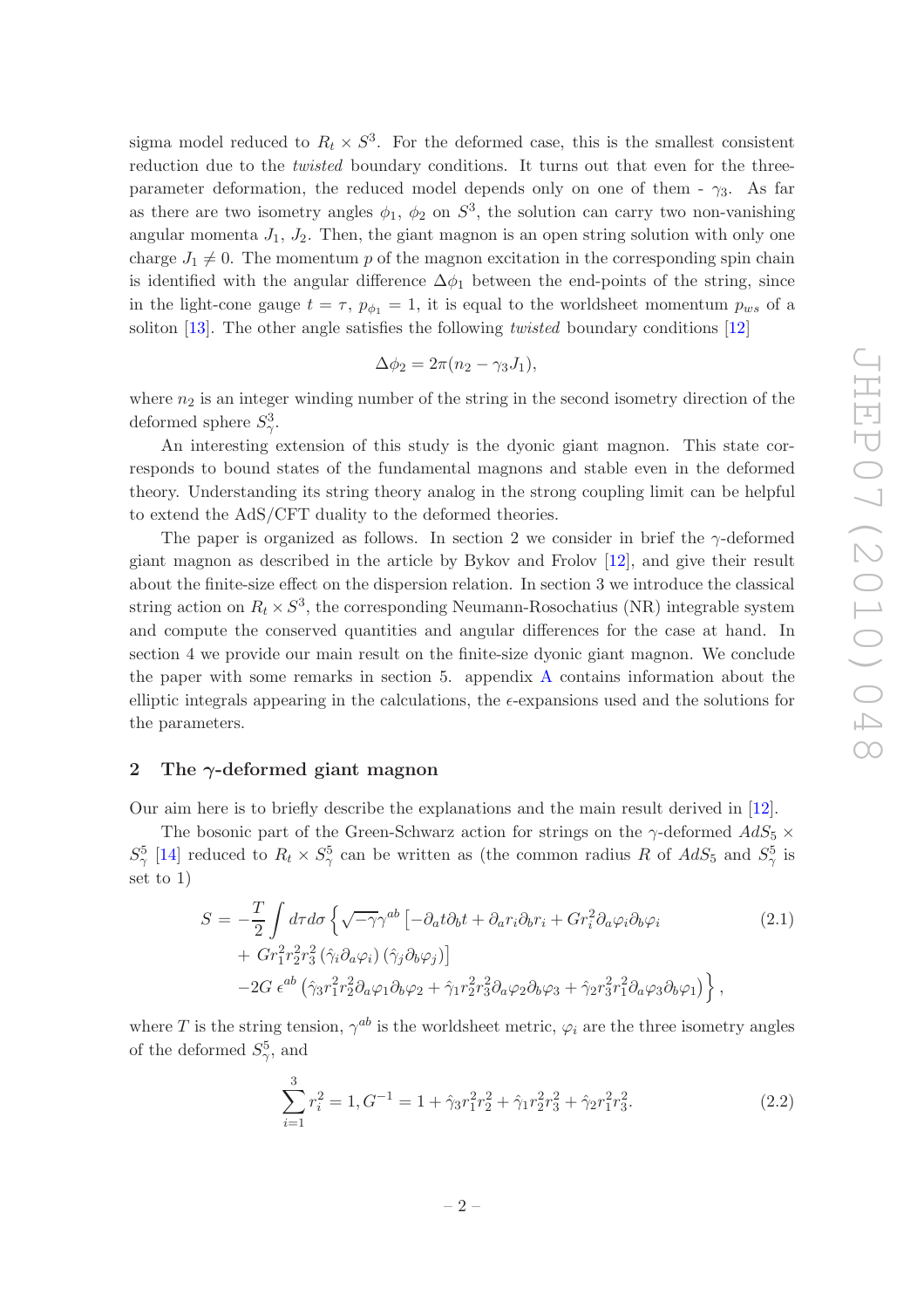The deformation parameters  $\hat{\gamma}_i$  are related to  $\gamma_i$  which appear in the dual gauge theory as follows

$$
\hat{\gamma}_i = 2\pi T \gamma_i = \sqrt{\lambda} \gamma_i.
$$

When  $\hat{\gamma}_i = \hat{\gamma}$  this becomes the supersymmetric background of [\[5\]](#page-13-0), and the deformation parameter  $\gamma$  enters the  $\mathcal{N} = 1$  SYM superpotential in the following way

$$
W \propto tr \left( e^{i\pi \gamma} \Phi_1 \Phi_2 \Phi_3 - e^{-i\pi \gamma} \Phi_1 \Phi_3 \Phi_2 \right).
$$

By using the TsT transformations which map the string theory on  $AdS_5 \times S^5$  to the  $\gamma_i$ -deformed theory, one can relate the angle variables  $\phi_i$  on  $S^5$  to the angles  $\varphi_i$  of the  $\gamma_i$ -deformed geometry [\[6\]](#page-13-1):

<span id="page-3-0"></span>
$$
p_i = \pi_i, r_i^2 \phi'_i = r_i^2 \left( \varphi'_i - 2\pi \epsilon_{ijk} \gamma_j p_k \right), i = 1, 2, 3,
$$
\n(2.3)

where  $p_i$ ,  $\pi_i$  are the momenta conjugated to  $\phi_i$ ,  $\varphi_i$  respectively, and the summation is over j, k. The equality  $p_i = \pi_i$  implies that the charges

$$
J_i = \int d\sigma p_i
$$

are invariant under the TsT transformation.

If none of the variables  $r_i$  is vanishing on a given string solution, from  $(2.3)$  one gets

$$
\phi_i' = \varphi_i' - 2\pi \epsilon_{ijk} \gamma_j p_k.
$$

Integrating the above equations and taking into account that for a closed string in the  $\gamma$ -deformed background

$$
\Delta \varphi_i = \varphi_i(r) - \varphi_i(-r) = 2\pi n_i, n_i \in \mathbb{Z},
$$

one finds the *twisted* boundary conditions for the angles  $\phi_i$  on the original  $S^5$  space

$$
\Delta \phi_i = \phi_i(r) - \phi_i(-r) = 2\pi (n_i - \nu_i), \nu_i = \varepsilon_{ijk} \gamma_j J_k, J_i = \int_{-r}^r d\sigma p_i.
$$

It is obvious that if the *twists*  $\nu_i$  are not integer, then a closed string on the deformed background is mapped to an open string on  $AdS_5 \times S^5$ .

The particular case considered in [\[12](#page-13-7)] corresponds to  $J_2 = J_3 = 0$ ,  $\nu_1 = 0$ , and as a result the angles  $\phi_{1,2}$  of the undeformed  $S^3$  satisfy the following *twisted* boundary conditions

$$
p = \Delta \phi_1 = \phi_1(r) - \phi_1(-r), \delta = \Delta \phi_2 = \phi_2(r) - \phi_2(-r) = 2\pi (n_2 - \gamma_3 J_1),
$$

where in fact  $\delta$  plays the role of the deformation parameter. By using the ansatz

$$
\phi_1 = \omega \tau + \frac{p}{2r} (\sigma - v\tau) + \phi(\sigma - v\tau),
$$
  
\n
$$
\phi_2 = \nu \tau + \frac{\delta}{2r} (\sigma - v\tau) + \alpha(\sigma - v\tau),
$$
  
\n
$$
\chi = \chi(\sigma - v\tau),
$$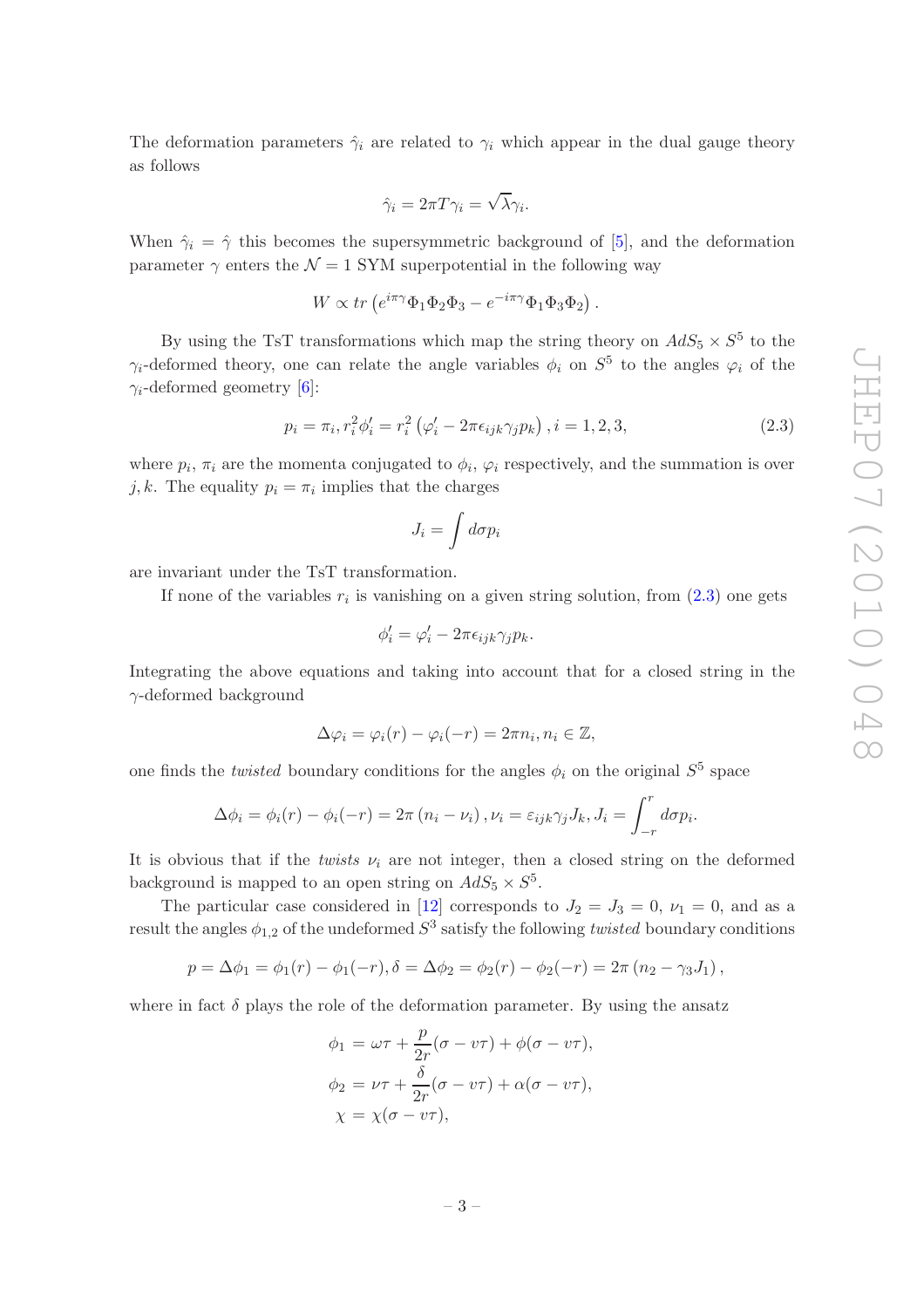where  $\phi$ ,  $\alpha$  and  $\chi$  satisfy periodic boundary conditions, the authors of [\[12\]](#page-13-7) found that the giant magnon string solution can be completely determined from the equations

<span id="page-4-1"></span>
$$
\mathcal{E} = \frac{E_s}{\frac{\sqrt{\lambda}}{2\pi}} = 2 \int_{-r}^{0} d\sigma = 2r,
$$
  
\n
$$
\mathcal{J}_1 = \frac{J_1}{\frac{\sqrt{\lambda}}{2\pi}} = \frac{2}{1 - v^2} \left( r v^2 A_1 + \omega \int_{\chi_{\text{min}}}^{\chi_{\text{max}}} d\chi \frac{1 - \chi}{|\chi'|} \right),
$$
  
\n
$$
\mathcal{J}_2 = \frac{J_1}{\frac{\sqrt{\lambda}}{2\pi}} \propto r v^2 A_2 + \nu \int_{\chi_{\text{min}}}^{\chi_{\text{max}}} d\chi \frac{\chi}{|\chi'|} = 0,
$$
  
\n
$$
\frac{p}{2} + \frac{r v \omega}{1 - v^2} = -\frac{v A_1}{1 - v^2} \int_{\chi_{\text{min}}}^{\chi_{\text{max}}} \frac{d\chi}{(1 - \chi)|\chi'|},
$$
  
\n
$$
\delta + \frac{r v \nu}{1 - v^2} = -\frac{v A_2}{1 - v^2} \int_{\chi_{\text{min}}}^{\chi_{\text{max}}} \frac{d\chi}{\chi |\chi'|},
$$

where  $A_1$  and  $A_2$  are parameters related by  $\omega A_1 + \nu A_2 + 1 = 0$ ,  $\chi = 1 - r_1^2 = r_2^2$ , and

$$
|\chi'| = \frac{2\sqrt{\omega^2 - \nu^2}}{1 - \nu^2} \sqrt{(\chi_{\max} - \chi)(\chi - \chi_{\min})(\chi - \chi_n)},
$$
  
0 < \chi\_{\min} < \chi < \chi\_{\max} < 1, \chi\_n < 0.

The dispersion relation in the large  $\mathcal{J}_1$  limit can be found from  $(2.4)$  as an expansion in

$$
\exp\left(-\frac{\mathcal{J}_1}{\sin(p/2)}\right),\,
$$

and up to the leading order it is [\[12](#page-13-7)]

<span id="page-4-2"></span>
$$
E - J_1 = \frac{\sqrt{\lambda}}{\pi} \sin(p/2) \left[ 1 - \frac{4}{e^2} \sin^2(p/2) \cos(\Phi) \exp\left(-\frac{\mathcal{J}_1}{\sin(p/2)}\right) \right],\tag{2.5}
$$

where

$$
\Phi = \frac{\delta}{2^{3/2} \cos^3(p/4)}, -\pi \le \delta \le \pi, -\pi \le p \le \pi.
$$

In the limit  $\Phi \to 0$  the formula [\(2.5\)](#page-4-2) reduces to the one obtained in [\[13](#page-13-8)].

#### <span id="page-4-0"></span>3 Towards finite-size dyonic giant magnon

As explained in the previous section, instead of considering strings on the  $\gamma$ -deformed background  $AdS_5 \times S^5_\gamma$ , we can consider strings on the original  $AdS_5 \times S^5$  space, but with *twisted* boundary conditions. Actually, here we are interested in string configurations living in the  $R_t \times S^3$  subspace, which can be described by the NR integrable system [\[15](#page-13-10)].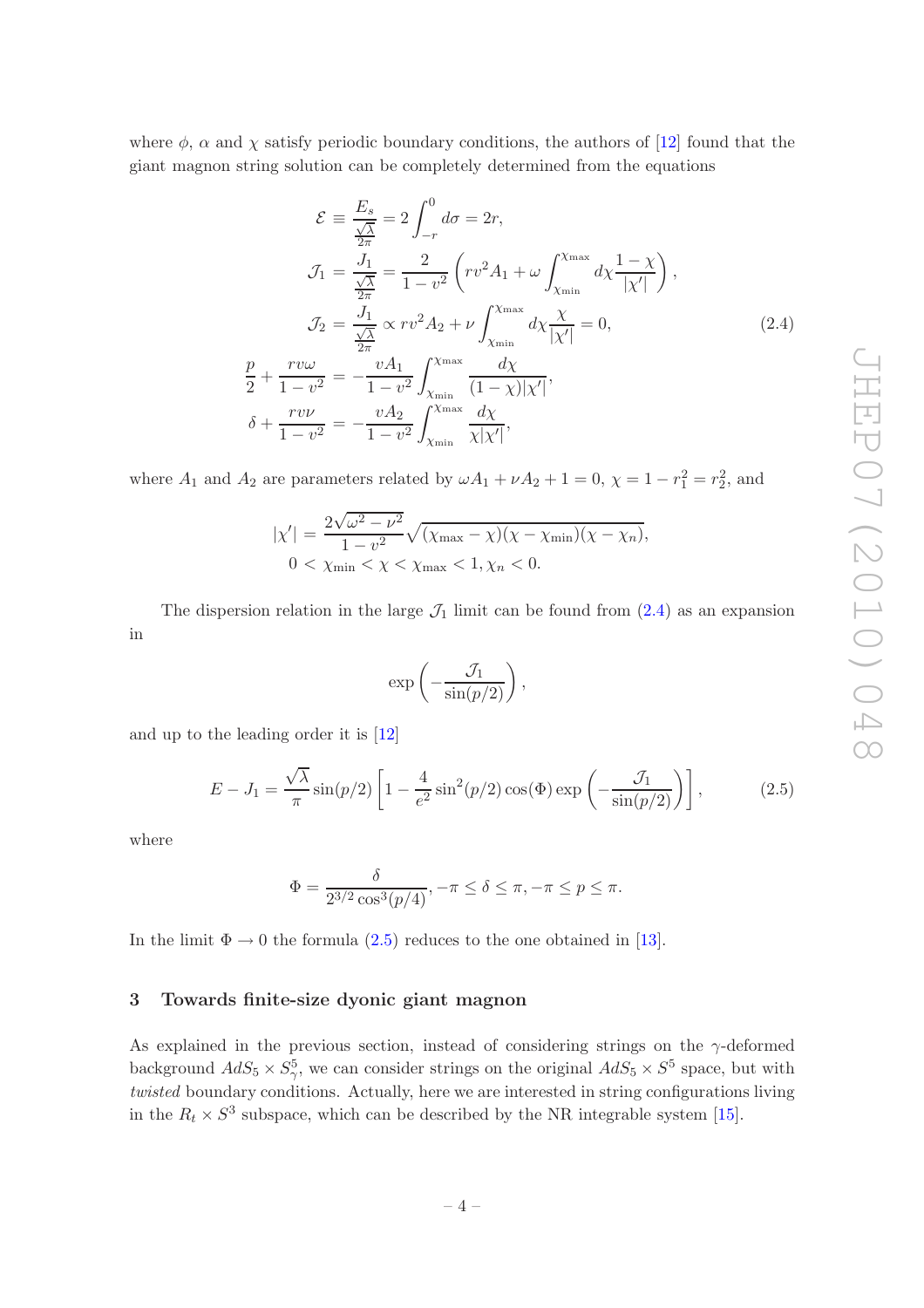# <span id="page-5-0"></span>3.1 Strings on  $R_t \times S^3$  and the NR integrable system

We start with the Polyakov string action

$$
S^{P} = -\frac{T}{2} \int d^{2}\xi \sqrt{-\gamma} \gamma^{ab} G_{ab}, G_{ab} = g_{MN} \partial_{a} X^{M} \partial_{b} X^{N},
$$
  
\n
$$
\partial_{a} = \partial/\partial \xi^{a}, a, b = (0, 1), (\xi^{0}, \xi^{1}) = (\tau, \sigma), M, N = (0, 1, \dots, 9),
$$
\n(3.1)

and choose *conformal gauge*  $\gamma^{ab} = \eta^{ab} = diag(-1,1)$ , in which the Lagrangian and the Virasoro constraints take the form

<span id="page-5-1"></span>
$$
\mathcal{L}_s = \frac{T}{2} \left( G_{00} - G_{11} \right) \tag{3.2}
$$

$$
G_{00} + G_{11} = 0, \qquad G_{01} = 0. \tag{3.3}
$$

We embed the string in  $R_t \times S^3$  subspace of  $AdS_5 \times S^5$  as follows

$$
Z_0 = Re^{it(\tau,\sigma)}, W_j = Rr_j(\tau,\sigma)e^{i\phi_j(\tau,\sigma)}, \sum_{j=1}^2 W_j \overline{W}_j = R^2,
$$

where R is the common radius of  $AdS_5$  and  $S^5$ , and t is the AdS time. For this embedding, the metric induced on the string worldsheet is given by

$$
G_{ab} = -\partial_{(a}Z_0 \partial_{b)} \bar{Z}_0 + \sum_{j=1}^2 \partial_{(a}W_j \partial_{b)} \bar{W}_j = R^2 \left[ -\partial_a t \partial_b t + \sum_{j=1}^2 \left( \partial_a r_j \partial_b r_j + r_j^2 \partial_a \phi_j \partial_b \phi_j \right) \right].
$$

The corresponding string Lagrangian becomes

$$
\mathcal{L} = \mathcal{L}_s + \Lambda_s \left( \sum_{j=1}^2 r_j^2 - 1 \right),
$$

where  $\Lambda_s$  is a Lagrange multiplier. In the case at hand, the background metric does not depend on t and  $\phi_i$ . Therefore, the conserved quantities are the string energy  $E_s$  and two angular momenta  $J_j$ , given by

<span id="page-5-3"></span>
$$
E_s = -\int d\sigma \frac{\partial \mathcal{L}_s}{\partial(\partial_0 t)}, J_j = \int d\sigma \frac{\partial \mathcal{L}_s}{\partial(\partial_0 \phi_j)}.
$$
(3.4)

In order to reduce the string dynamics to the NR integrable system, we use the ansatz [\[15](#page-13-10)]

<span id="page-5-2"></span>
$$
t(\tau,\sigma) = \kappa\tau, r_j(\tau,\sigma) = r_j(\xi), \phi_j(\tau,\sigma) = \omega_j\tau + f_j(\xi),
$$
  
\n
$$
\xi = \alpha\sigma + \beta\tau, \kappa, \omega_j, \alpha, \beta = constants.
$$
\n(3.5)

It can be shown that after integrating once the equations of motion for  $f_a$ , which gives

$$
f'_a = \frac{1}{\alpha^2 - \beta^2} \left( \frac{C_a}{r_a^2} + \beta \omega_a \right), C_a = \text{constants},\tag{3.6}
$$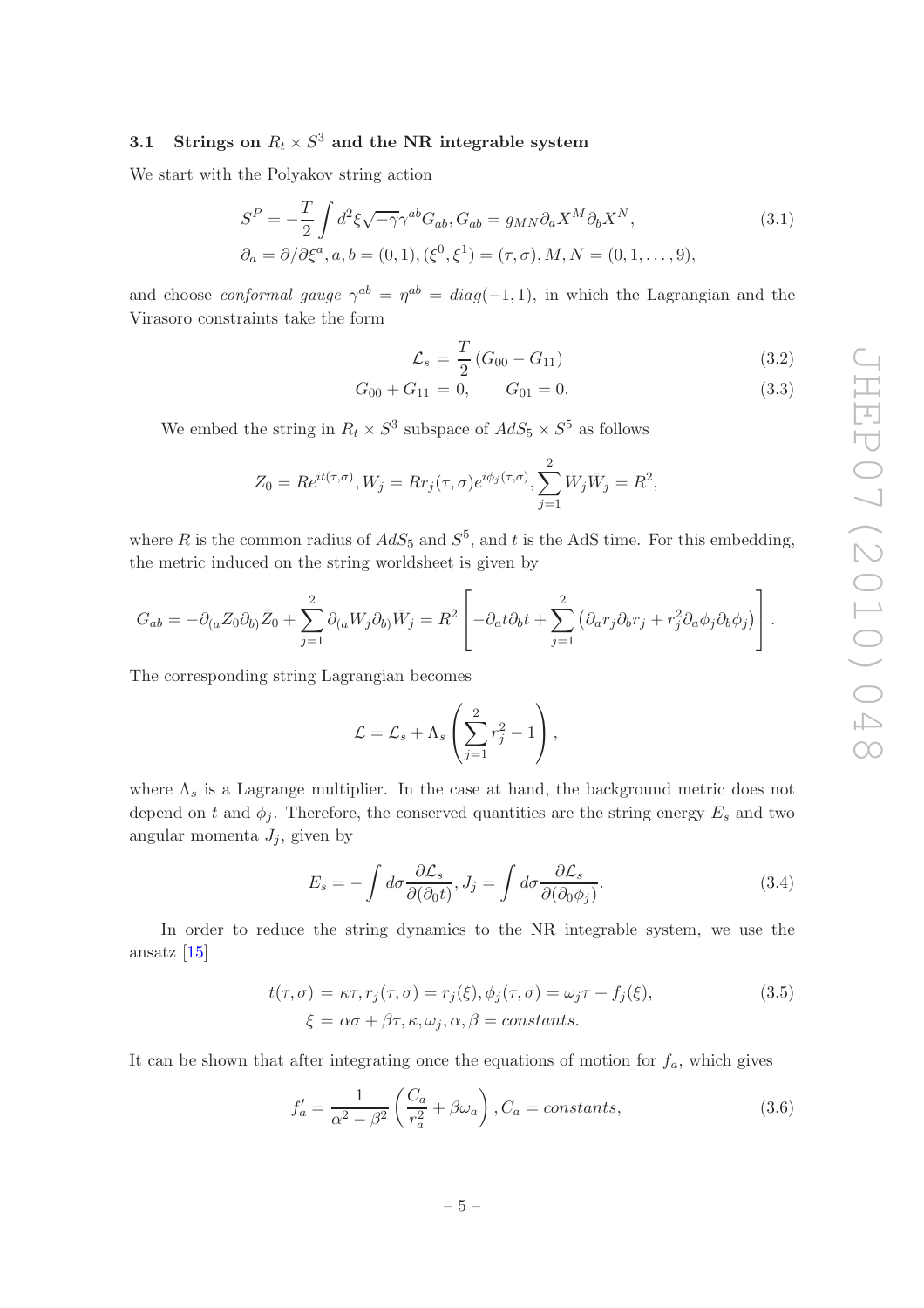one ends up with the following effective Lagrangian for the coordinates  $r_a$  (prime is used for  $d/d\xi$ )

$$
L_{NR} = (\alpha^2 - \beta^2) \sum_{j=1}^2 \left[ r_j'^2 - \frac{1}{(\alpha^2 - \beta^2)^2} \left( \frac{C_j^2}{r_j^2} + \alpha^2 \omega_j^2 r_j^2 \right) \right] + \Lambda_s \left( \sum_{j=1}^2 r_j^2 - 1 \right). \tag{3.7}
$$

This is the Lagrangian for the NR integrable system [\[15](#page-13-10)].

The Virasoro constraints [\(3.3\)](#page-5-1) give the conserved Hamiltonian  $H_{NR}$  and a relation between the embedding parameters and the arbitrary constants  $C_j$ :

<span id="page-6-1"></span>
$$
H_{NR} = (\alpha^2 - \beta^2) \sum_{j=1}^2 \left[ r_j'^2 + \frac{1}{(\alpha^2 - \beta^2)^2} \left( \frac{C_j^2}{r_j^2} + \alpha^2 \omega_j^2 r_j^2 \right) \right] = \frac{\alpha^2 + \beta^2}{\alpha^2 - \beta^2} \kappa^2, \tag{3.8}
$$

$$
\sum_{j=1}^{2} C_j \omega_j + \beta \kappa^2 = 0.
$$
\n(3.9)

On the ansatz  $(3.5)$ ,  $E_s$  and  $J_i$  defined in  $(3.4)$  take the form

<span id="page-6-2"></span>
$$
E_s = \frac{\sqrt{\lambda}}{2\pi} \frac{\kappa}{\alpha} \int d\xi, J_j = \frac{\sqrt{\lambda}}{2\pi} \frac{1}{\alpha^2 - \beta^2} \int d\xi \left(\frac{\beta}{\alpha} C_j + \alpha \omega_j r_j^2\right),\tag{3.10}
$$

where we have used that the string tension and the 't Hooft coupling constant  $\lambda$  are related by  $TR^2 = \frac{\sqrt{\lambda}}{2\pi}$  $\frac{\sqrt{\lambda}}{2\pi}$ .

## <span id="page-6-0"></span>3.2 Conserved quantities and angular differences

If we introduce the variable

$$
\chi = 1 - r_1^2 = r_2^2,
$$

and use  $(3.9)$ , the first integral  $(3.8)$  can be rewritten as

$$
\chi'^2 = \frac{4\omega_1^2 (1 - u^2)}{\alpha^2 (1 - v^2)^2} \left\{ -\chi^3 + \frac{(1 - w^2) + (1 - v^2 w^2) - u^2}{1 - u^2} \chi^2 - \frac{1 - (1 + v^2) w^2 + v^2 [(w^2 - u^2 j)^2 - j^2]}{1 - u^2} \chi - \frac{v^2 u^2 j^2}{1 - u^2} \right\}
$$
  
= 
$$
\frac{4\omega_1^2 (1 - u^2)}{\alpha^2 (1 - v^2)^2} (\chi_{\text{max}} - \chi)(\chi - \chi_{\text{min}})(\chi - \chi_n), \tag{3.11}
$$

where

$$
v = -\frac{\beta}{\alpha}, u = \frac{\omega_2}{\omega_1}, w = \frac{\kappa}{\omega_1}, j = -\frac{C_2}{\beta \omega_2}.
$$

Correspondingly, the conserved quantities [\(3.10\)](#page-6-2) transform to

<span id="page-6-3"></span>
$$
\mathcal{E} = \frac{\kappa}{\alpha} \int_{-r}^{r} d\xi = \frac{(1 - v^2)w}{\sqrt{1 - u^2}} \int_{\chi_{\text{min}}}^{\chi_{\text{max}}} \frac{d\chi}{\sqrt{(\chi_{\text{max}} - \chi)(\chi - \chi_{\text{min}})(\chi - \chi_{n})}},
$$
  
\n
$$
\mathcal{J}_1 = \frac{1}{\sqrt{1 - u^2}} \int_{\chi_{\text{min}}}^{\chi_{\text{max}}} \frac{\left[1 - v^2 (w^2 - u^2 j) - \chi\right] d\chi}{\sqrt{(\chi_{\text{max}} - \chi)(\chi - \chi_{\text{min}})(\chi - \chi_{n})}},
$$
  
\n
$$
\mathcal{J}_2 = \frac{u}{\sqrt{1 - u^2}} \int_{\chi_{\text{min}}}^{\chi_{\text{max}}} \frac{(\chi - v^2 j) d\chi}{\sqrt{(\chi_{\text{max}} - \chi)(\chi - \chi_{\text{min}})(\chi - \chi_{n})}}.
$$
\n(3.12)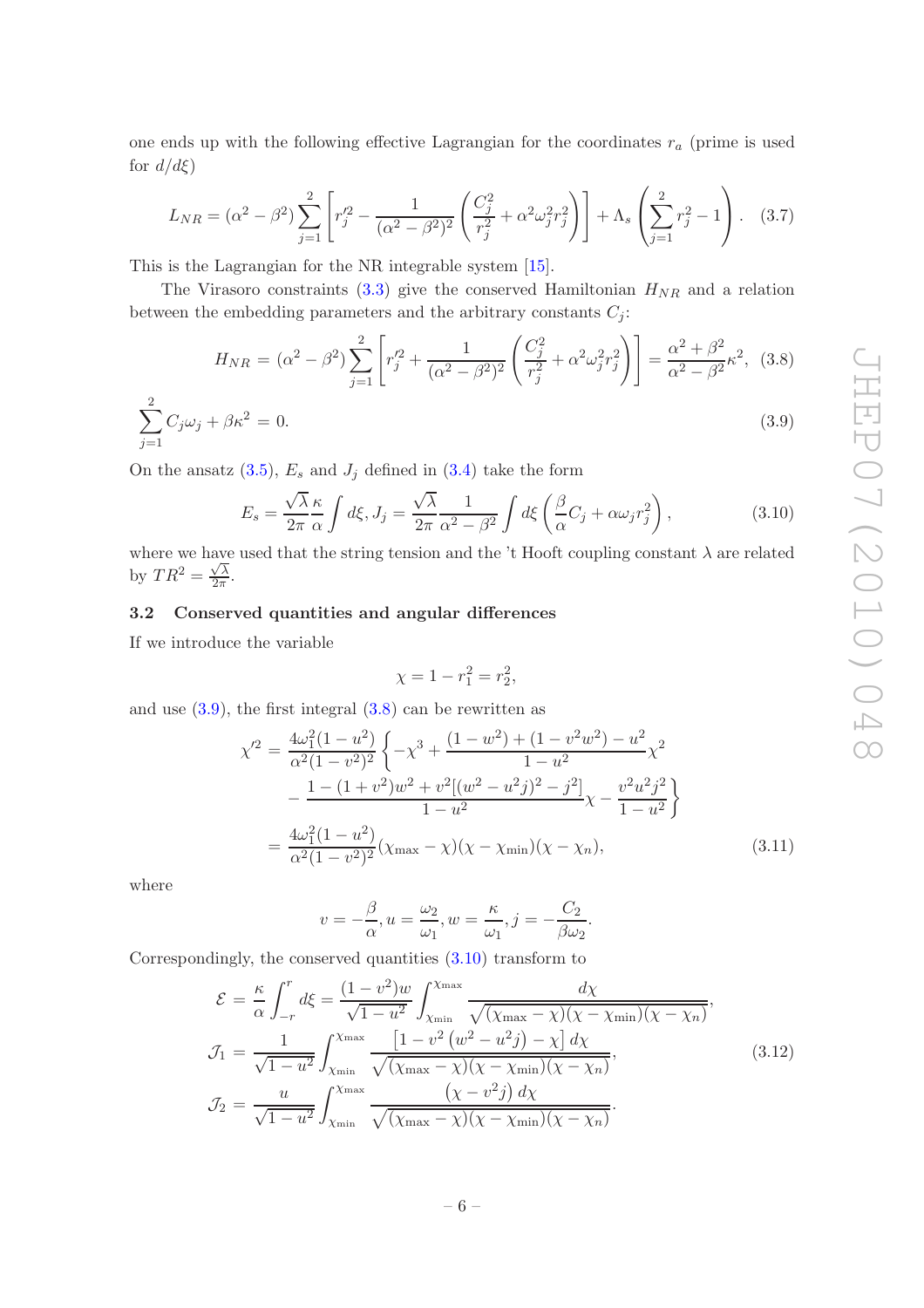Now, let us compute the angular differences

<span id="page-7-1"></span>
$$
p = \Delta \phi_1 = \phi_1(r) - \phi_1(-r), \delta = \Delta \phi_2 = \phi_2(r) - \phi_2(-r) = 2\pi (n_2 - \gamma_3 J_1).
$$
  
\n
$$
p = \int_{-r}^{r} d\xi f_1' = \frac{\beta \omega_1}{\alpha^2 (1 - v^2)} \int_{-r}^{r} \left(1 - \frac{w^2 - u^2 j}{r_1^2}\right) d\xi
$$
(3.13)

$$
= \frac{v}{\sqrt{1 - u^2}} \int_{\chi_{\min}}^{\chi_{\max}} \left( \frac{w^2 - u^2 j}{1 - \chi} - 1 \right) \frac{d\chi}{\sqrt{(\chi_{\max} - \chi)(\chi - \chi_{\min})(\chi - \chi_n)}},
$$
  

$$
\delta = \int_{-r}^{r} d\xi f_2' = \frac{\beta \omega_2}{\alpha^2 (1 - v^2)} \int_{-r}^{r} \left( 1 - \frac{j}{r_2^2} \right) d\xi
$$

$$
= \frac{uv}{\sqrt{1 - u^2}} \int_{\chi_{\min}}^{\chi_{\max}} \left( \frac{j}{\chi} - 1 \right) \frac{d\chi}{\sqrt{(\chi_{\max} - \chi)(\chi - \chi_{\min})(\chi - \chi_n)}}.
$$
(3.14)

The elliptic integrals in [\(3.12\)](#page-6-3), [\(3.13\)](#page-7-1) and [\(3.14\)](#page-7-1) are given in appendix [A.](#page-9-1)

## <span id="page-7-0"></span>4 Finite-size dyonic giant magnon

First of all, for correspondence with the notations in [\[12](#page-13-7)], we fix  $\kappa = \alpha = 1$ , rename  $\omega_1 \to \omega$ ,  $\omega_2 \to \nu$ , introduce the parameters  $A_1$ ,  $A_2$ , and the functions  $\phi(\xi)$ ,  $\alpha(\xi)$  as follows

$$
C_1 = -vA_1, C_2 = -vA_2,
$$
  

$$
f_1(\xi) = \frac{p}{2r}\xi + \phi(\xi), f_2(\xi) = \frac{\delta}{2r}\xi + \alpha(\xi).
$$

Then, from  $(3.12)$ ,  $(3.13)$  and  $(3.14)$  one finds

<span id="page-7-2"></span>
$$
\mathcal{E} = \frac{4\tilde{\kappa}}{\sqrt{(1 - \chi_n)(1 - \tilde{v}^2)}} \mathbf{K}(1 - \epsilon), \n\mathcal{J}_1 = \frac{4\tilde{\kappa}}{(1 - v^2)\sqrt{(1 - \chi_n)(1 - \tilde{v}^2)}} \left[ \left( \omega(1 - \chi_n) - \frac{v^2}{\omega}(1 + \nu A_2) \right) \mathbf{K}(1 - \epsilon) \right. \n- \omega(1 - \chi_n)(1 - \tilde{v}^2) \mathbf{E}(1 - \epsilon) \right], \n\mathcal{J}_2 = \frac{4\tilde{\kappa}}{(1 - v^2)\sqrt{(1 - \chi_n)(1 - \tilde{v}^2)}} \left[ (v^2 A_2 + \nu \chi_n) \right] \mathbf{K}(1 - \epsilon) \n+ \nu(1 - \chi_n)(1 - \tilde{v}^2) \mathbf{E}(1 - \epsilon) \right], \n\mathcal{p} = \frac{4\tilde{\kappa}v}{(1 - v^2)\sqrt{(1 - \chi_n)(1 - \tilde{v}^2)}} \left[ \frac{1 + \nu A_2}{\omega(1 - \chi_n)\tilde{v}^2} \Pi \left( \frac{\tilde{v}^2 - 1}{\tilde{v}^2}(1 - \epsilon) | 1 - \epsilon \right) - \omega \mathbf{K}(1 - \epsilon) \right], \n\delta = -\frac{2\tilde{\kappa}v}{(1 - v^2)\sqrt{(1 - \chi_n)(1 - \tilde{v}^2)}} \left[ \frac{A_2}{(1 - \tilde{v}^2)\left(1 + \chi_n \frac{\tilde{v}^2}{1 - \tilde{v}^2}\right)} \Pi \left( \frac{1 - \chi_n}{1 + \chi_n \frac{\tilde{v}^2}{1 - \tilde{v}^2}} (1 - \epsilon) | 1 - \epsilon \right) \right. \n+ \nu \mathbf{K}(1 - \epsilon) \right], \n\tilde{\kappa} = \frac{1 - v^2}{2\sqrt{\omega^2 - v^2}}.
$$

In the above equalities we introduced the new parameters

$$
\tilde{v}^2 = \frac{1 - \chi_{\text{max}}}{1 - \chi_n}, \epsilon = \frac{\chi_{\text{min}} - \chi_n}{\chi_{\text{max}} - \chi_n}
$$

instead of  $\chi_{\text{max}}$  and  $\chi_{\text{min}}$ .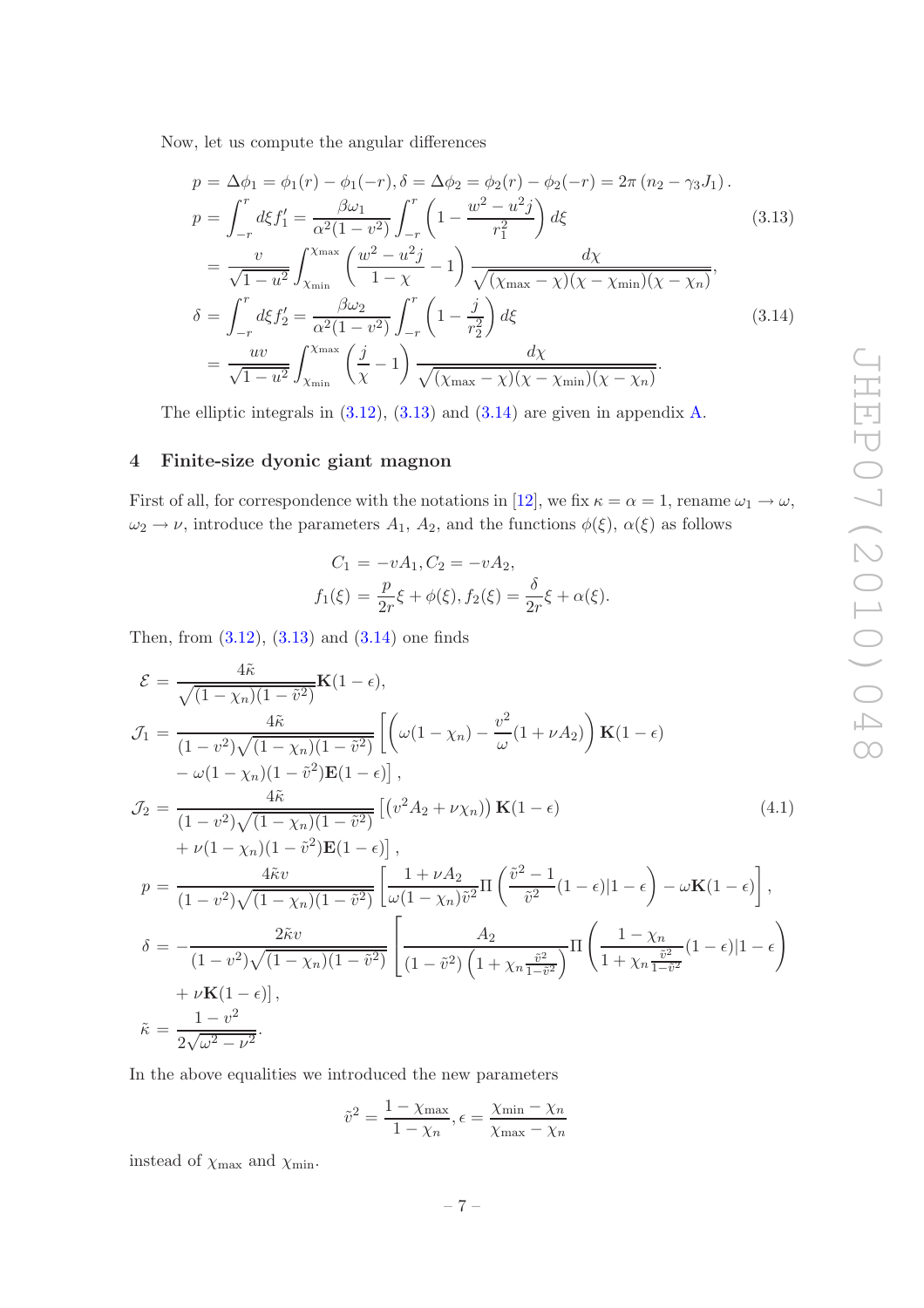In order to obtain the finite-size correction to the energy-charge relation, we have to consider the limit  $\epsilon \to 0$  in [\(4.1\)](#page-7-2). The behavior of the complete elliptic integrals in this limit is given in appendix [A.](#page-9-1) For the parameters in  $(4.1)$ , we make the following ansatz

$$
v = v_0 + v_1 \epsilon + v_2 \epsilon \log(\epsilon), \qquad \tilde{v} = \tilde{v}_0 + \tilde{v}_1 \epsilon + \tilde{v}_2 \epsilon \log(\epsilon), \qquad \omega = 1 + \omega_1 \epsilon,
$$
  

$$
\nu = \nu_0 + \nu_1 \epsilon + \nu_2 \epsilon \log(\epsilon), \qquad A_2 = A_{21} \epsilon, \qquad \chi_n = \chi_{n1} \epsilon.
$$
 (4.2)

We insert all these expansions into  $(4.1)$  and impose the conditions:

1. p - finite

2.  $\mathcal{J}_2$  - finite

3. 
$$
\mathcal{E} - \mathcal{J}_1 = \frac{2\sqrt{1 - v_0^2 - v_0^2}}{1 - v_0^2} - \frac{(1 - v_0^2 - v_0^2)^{3/2}}{2(1 - v_0^2)} \cos(\Phi)\epsilon
$$

From the first two conditions, we obtain the relations

<span id="page-8-1"></span>
$$
p = \arcsin\left(\frac{2v_0\sqrt{1 - v_0^2 - \nu_0^2}}{1 - \nu_0^2}\right), \tilde{v}_0 = \frac{v_0}{\sqrt{1 - \nu_0^2}}, \mathcal{J}_2 = \frac{2\nu_0\sqrt{1 - v_0^2 - \nu_0^2}}{1 - \nu_0^2},\tag{4.3}
$$

as well as six more equations. The third condition gives another two equations for the coefficients in [\(4.2\)](#page-8-0). Thus, we have a system of eight equations, from which we can find all remaining coefficients in [\(4.2\)](#page-8-0), except  $A_{21}$ .  $A_{21}$  can be found from the equation for  $\delta$  to be

<span id="page-8-0"></span>
$$
A_{21} = -\Lambda \frac{(1 - v_0^2 - \nu_0^2)^{3/2}}{v_0 (1 - \nu_0^2)} \sin(\Phi),
$$

where  $\Lambda$  is constant with respect to  $\Phi$ . The equations [\(4.3\)](#page-8-1) are solved by

<span id="page-8-2"></span>
$$
v_0 = \frac{\sin(p)}{\sqrt{\mathcal{J}_2^2 + 4\sin^2(p/2)}}, \tilde{v}_0 = \cos(p/2), \nu_0 = \frac{\mathcal{J}_2}{\sqrt{\mathcal{J}_2^2 + 4\sin^2(p/2)}}.
$$
(4.4)

Replacing [\(4.4\)](#page-8-2) into the solutions for the other coefficients, one obtains the expressions given in appendix [A.](#page-9-1)

To the leading order, the equation for  $\mathcal{J}_1$  gives

$$
\epsilon = 16 \exp \left[ -\frac{2 \left( \mathcal{J}_1 + \sqrt{\mathcal{J}_2^2 + 4 \sin^2(p/2)} \right) \sqrt{\mathcal{J}_2^2 + 4 \sin^2(p/2)} \sin^2(p/2)}{\mathcal{J}_2^2 + 4 \sin^4(p/2)} \right].
$$

Accordingly, to the leading order again, the equation for  $\delta$  reads

$$
2\pi \left( n_2 - \gamma_3 \frac{\sqrt{\lambda}}{2\pi} \mathcal{J}_1 \right) + \frac{1}{2} \mathcal{J}_2 \frac{\mathcal{J}_1 + \sqrt{\mathcal{J}_2^2 + 4\sin^2(p/2)}}{\mathcal{J}_2^2 + 4\sin^4(p/2)} \sin(p) = \Lambda \Phi. \tag{4.5}
$$

Finally, the dispersion relation, including the leading finite-size correction, takes the form

<span id="page-8-3"></span>
$$
\mathcal{E} - \mathcal{J}_1 = \sqrt{\mathcal{J}_2^2 + 4\sin^2(p/2)} - \frac{16\sin^4(p/2)}{\sqrt{\mathcal{J}_2^2 + 4\sin^2(p/2)}}\cos(\Phi)
$$
(4.6)

$$
\exp\left[-\frac{2\left(\mathcal{J}_{1}+\sqrt{\mathcal{J}_{2}^{2}+4\sin^{2}(p/2)}\right)\sqrt{\mathcal{J}_{2}^{2}+4\sin^{2}(p/2)}\sin^{2}(p/2)}{\mathcal{J}_{2}^{2}+4\sin^{4}(p/2)}\right].
$$

For  $\mathcal{J}_2 = 0$ , [\(4.6\)](#page-8-3) reduces to the result found in [\[12](#page-13-7)].

$$
-8-
$$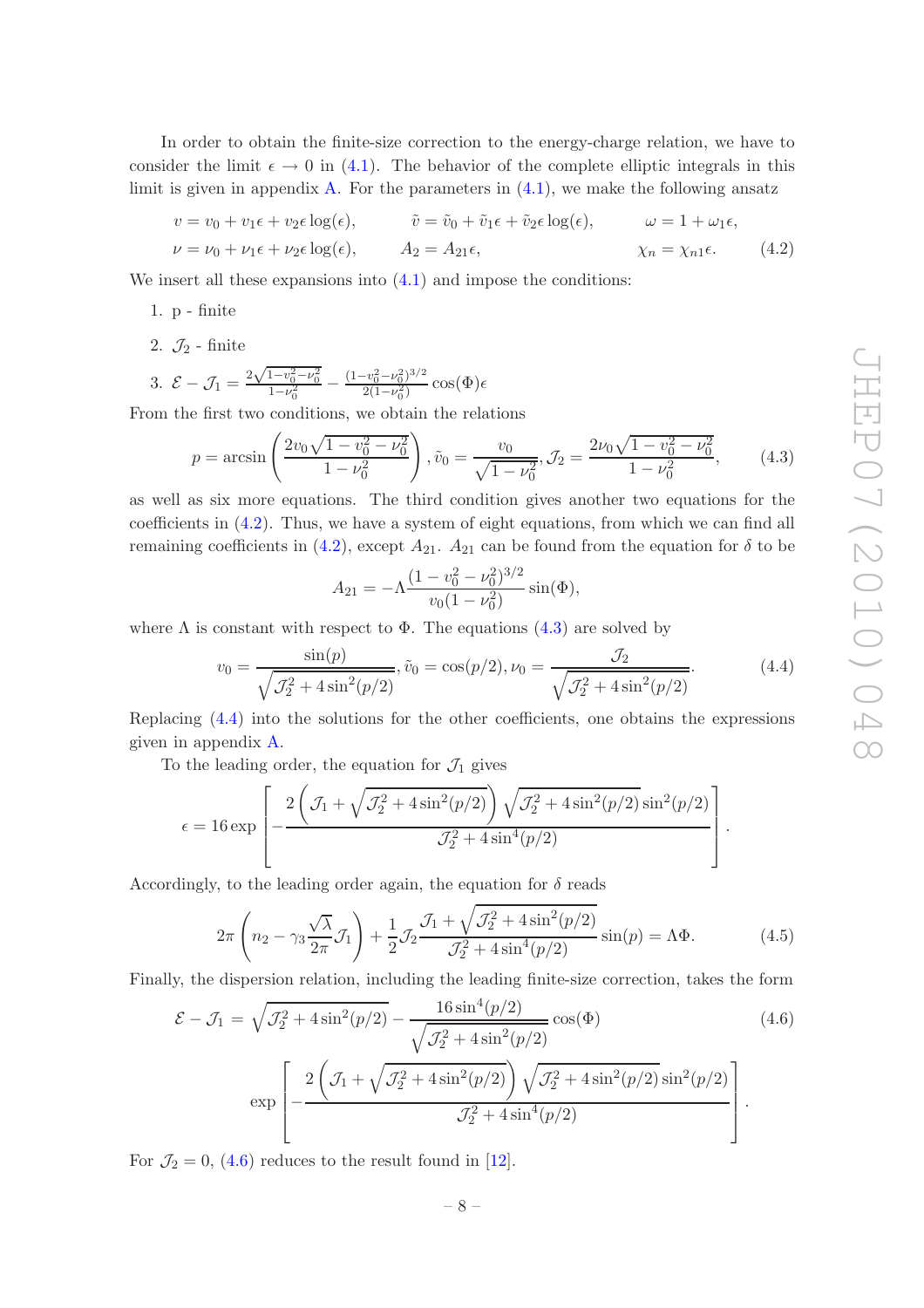#### <span id="page-9-0"></span>5 Concluding remarks

In this paper we considered giant magnons with two angular momenta, or dyonic giant magnons, propagating on  $\gamma$ -deformed  $AdS_5 \times S_\gamma^5$ , obtained from  $AdS_5 \times S^5$  by means of a chain of TsT transformations. In the framework of the approach used in [\[12](#page-13-7)], instead of considering strings on the  $\gamma$ -deformed background  $AdS_5 \times S^5_\gamma$ , we considered strings on the original  $AdS_5 \times S^5$  space, but with *twisted* boundary conditions. Restricting ourselves to the  $R_t \times S^3$  subspace, we determined the leading finite-size effect on the dispersion relation. The obtained dispersion relation is a generalization of the previously known one for the giant magnons with one angular momentum, found by Bykov and Frolov in [\[12\]](#page-13-7).

It would be interesting to reproduce the energy-charge relation [\(4.6\)](#page-8-3) by using the Lüscher's approach [\[16](#page-13-11)]. To this end, we need a generalization of the Lüscher's formulas for the case of nontrivial *twisted* boundary conditions.

#### Acknowledgments

This work was supported in part by KRF-2007-313- C00150, WCU Grant No. R32-2008- 000-101300 (C. A.), by NSFB VU-F-201/06, DO 02-257 (P. B.), and by the Brain Pool program from the Korean Federation of Science and Technology (2007-1822-1-1).

## <span id="page-9-1"></span>A Elliptic integrals,  $\epsilon$ -expansions and solutions for the parameters

The elliptic integrals appearing in the main text are given by

$$
\int_{\chi_{\min}}^{\chi_{\max}} \frac{d\chi}{\sqrt{(\chi_{\max} - \chi)(\chi - \chi_{\min})(\chi - \chi_n)}} =
$$
\n
$$
\frac{2}{\sqrt{\chi_{\max} - \chi_n}} \mathbf{K}(1 - \epsilon),
$$
\n
$$
\int_{\chi_{\min}}^{\chi_{\max}} \frac{\chi d\chi}{\sqrt{(\chi_{\max} - \chi)(\chi - \chi_{\min})(\chi - \chi_n)}} =
$$
\n
$$
\frac{2\chi_n}{\sqrt{\chi_{\max} - \chi_n}} \mathbf{K}(1 - \epsilon) + 2\sqrt{\chi_{\max} - \chi_n} \mathbf{E}(1 - \epsilon),
$$
\n
$$
\int_{\chi_{\min}}^{\chi_{\max}} \frac{d\chi}{\chi \sqrt{(\chi_{\max} - \chi)(\chi - \chi_{\min})(\chi - \chi_n)}} =
$$
\n
$$
\frac{2}{\chi_{\max} \sqrt{\chi_{\max} - \chi_n}} \Pi \left(1 - \frac{\chi_{\min}}{\chi_{\max}} |1 - \epsilon\right),
$$
\n
$$
\int_{\chi_{\min}}^{\chi_{\max}} \frac{d\chi}{(1 - \chi) \sqrt{(\chi_{\max} - \chi)(\chi - \chi_{\min})(\chi - \chi_n)}} =
$$
\n
$$
\frac{2}{(1 - \chi_{\max}) \sqrt{\chi_{\max} - \chi_n}} \Pi \left( -\frac{\chi_{\max} - \chi_{\min}}{1 - \chi_{\max}} |1 - \epsilon \right),
$$

where

$$
\epsilon = \frac{\chi_{\min} - \chi_n}{\chi_{\max} - \chi_n}.
$$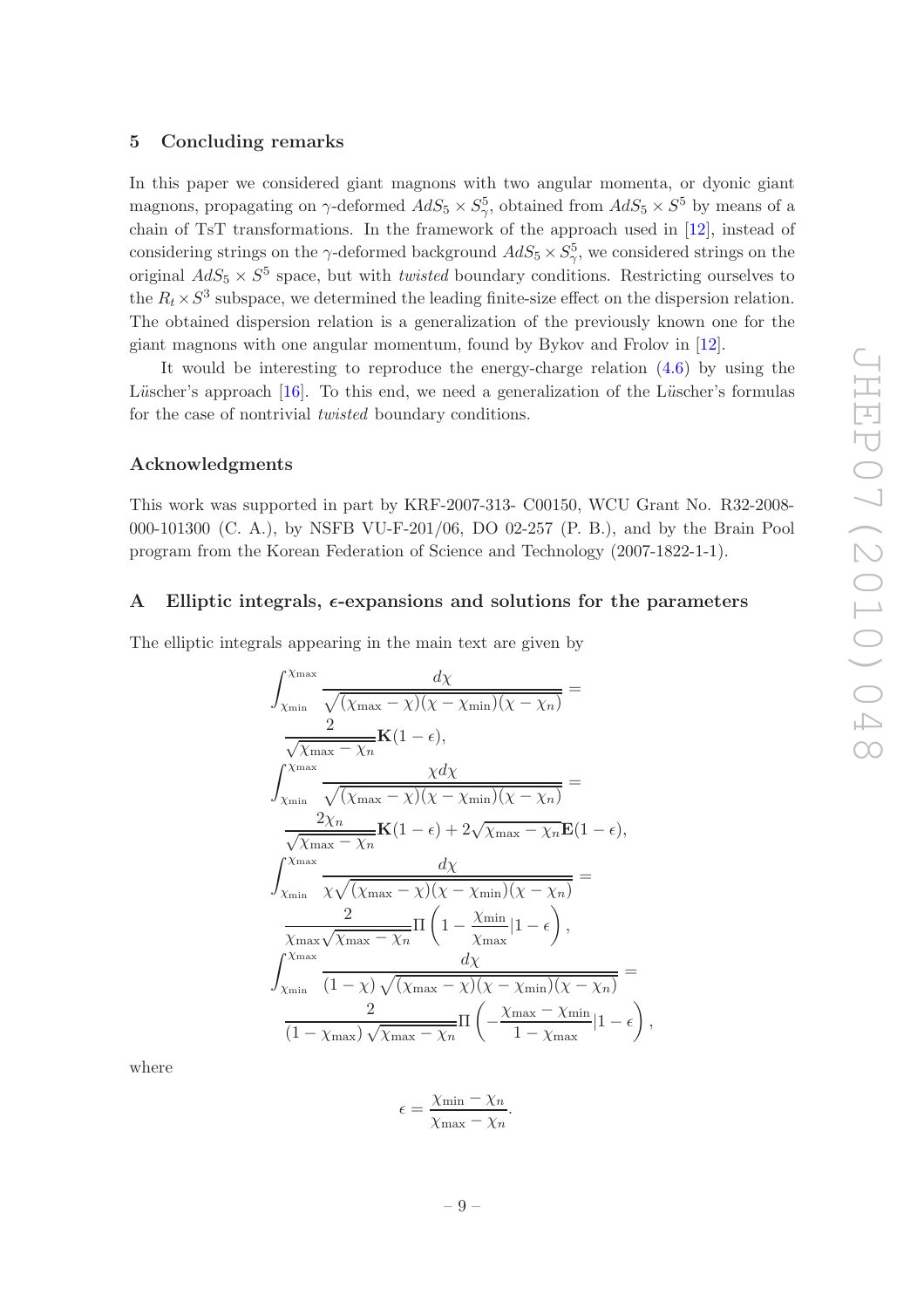We use the following expansions for the elliptic integrals [\[17](#page-13-12)]

$$
\mathbf{K}(1-\epsilon) = -\frac{1}{2}\log(\epsilon)\left(1+\frac{\epsilon}{4}+O(\epsilon^2)\right) + \log(4) - \frac{1}{4}\left(1-\log(4)\right)\epsilon + O(\epsilon^2),
$$
  
\n
$$
\mathbf{E}(1-\epsilon) = 1-\epsilon\left(\frac{1}{4}-\log(2)\right)\left(1+O(\epsilon)\right) - \frac{\epsilon}{4}\log(\epsilon)\left(1+O(\epsilon)\right),
$$
  
\n
$$
\Pi(n|1-\epsilon) = \frac{1}{2}\left(\frac{\log(\epsilon)}{n-1}\left(1-\frac{n+1}{4(n-1)}\epsilon+O(\epsilon^2)\right)\right)
$$
  
\n
$$
+\frac{\sqrt{n}\log\left(\frac{1+\sqrt{n}}{1-\sqrt{n}}\right)-\log(16)}{n-1} - \frac{\sqrt{n}\log\left(\frac{1+\sqrt{n}}{1-\sqrt{n}}\right)-(n+1)\log(4)+1}{2(n-1)^2}\epsilon+O(\epsilon^2)\right).
$$

By using the equality [\[18](#page-13-13)]

$$
\Pi(\nu|m) = \frac{q_1}{q}\Pi(\nu_1|m) - \frac{m}{q\sqrt{-\nu\nu_1}}\mathbf{K}(m),
$$

where

$$
q = \sqrt{(1 - \nu) \left(1 - \frac{m}{\nu}\right)}, q_1 = \sqrt{(1 - \nu_1) \left(1 - \frac{m}{\nu_1}\right)},
$$
  

$$
\nu = \frac{\nu_1 - m}{\nu_1 - 1}, \nu_1 < 0, m < \nu < 1,
$$

and the above expansion for  $\Pi(n|1-\epsilon)$ , one can find the following expansion

$$
\Pi(1 - \alpha \epsilon | 1 - \epsilon) = \frac{\arctan\left(\sqrt{\frac{1}{\alpha} - 1}\right)}{\sqrt{\frac{1}{\alpha} - 1}\alpha \epsilon}
$$
  
+ 
$$
\frac{1}{4} \left(1 - \frac{2 \arctan\left(\sqrt{\frac{1}{\alpha} - 1}\right)}{\sqrt{\frac{1}{\alpha} - 1}} - \log\left(\frac{\epsilon}{16}\right)\right)
$$
  
- 
$$
\frac{4\alpha^2 \sqrt{\frac{1}{\alpha} - 1} \arctan\left(\sqrt{\frac{1}{\alpha} - 1}\right) + (1 - \alpha) (2(1 + \alpha) + (1 + 2\alpha) \log\left(\frac{\epsilon}{16}\right))}{8(1 - \alpha)} \epsilon + O(\epsilon^2),
$$

where  $0 < \alpha < 1$ .

We use the following expansions for the parameters

$$
v = v_0 + v_1 \epsilon + v_2 \epsilon \log(\epsilon), \tilde{v} = \tilde{v}_0 + \tilde{v}_1 \epsilon + \tilde{v}_2 \epsilon \log(\epsilon), \omega = 1 + \omega_1 \epsilon,
$$
  

$$
\nu = \nu_0 + \nu_1 \epsilon + \nu_2 \epsilon \log(\epsilon), A_2 = A_{21} \epsilon, \chi_n = \chi_{n1} \epsilon.
$$

The explicit solutions for the coefficients above are given by

$$
v_0 = \frac{\sin(p)}{\sqrt{\mathcal{J}_2^2 + 4\sin^2(p/2)}}, \tilde{v}_0 = \cos(p/2), \nu_0 = \frac{\mathcal{J}_2}{\sqrt{\mathcal{J}_2^2 + 4\sin^2(p/2)}},
$$
  

$$
v_1 = \frac{1}{4\left(\mathcal{J}_2^2 + 4\sin^4(p/2)\right)} \left\{ \frac{1}{\left(\mathcal{J}_2^2 + 4\sin^2(p/2)\right)^{3/2}} \left[\cos(\Phi)\sin(p)\sin^2(p/2)\right] \times \left(\mathcal{J}_2^4(\log(256) - 4) - 16(\log(16) - 1)\sin^4(p/2) + 8\mathcal{J}_2^2\log(2)\sin^2(p)\right)\right\}
$$

 $-10-$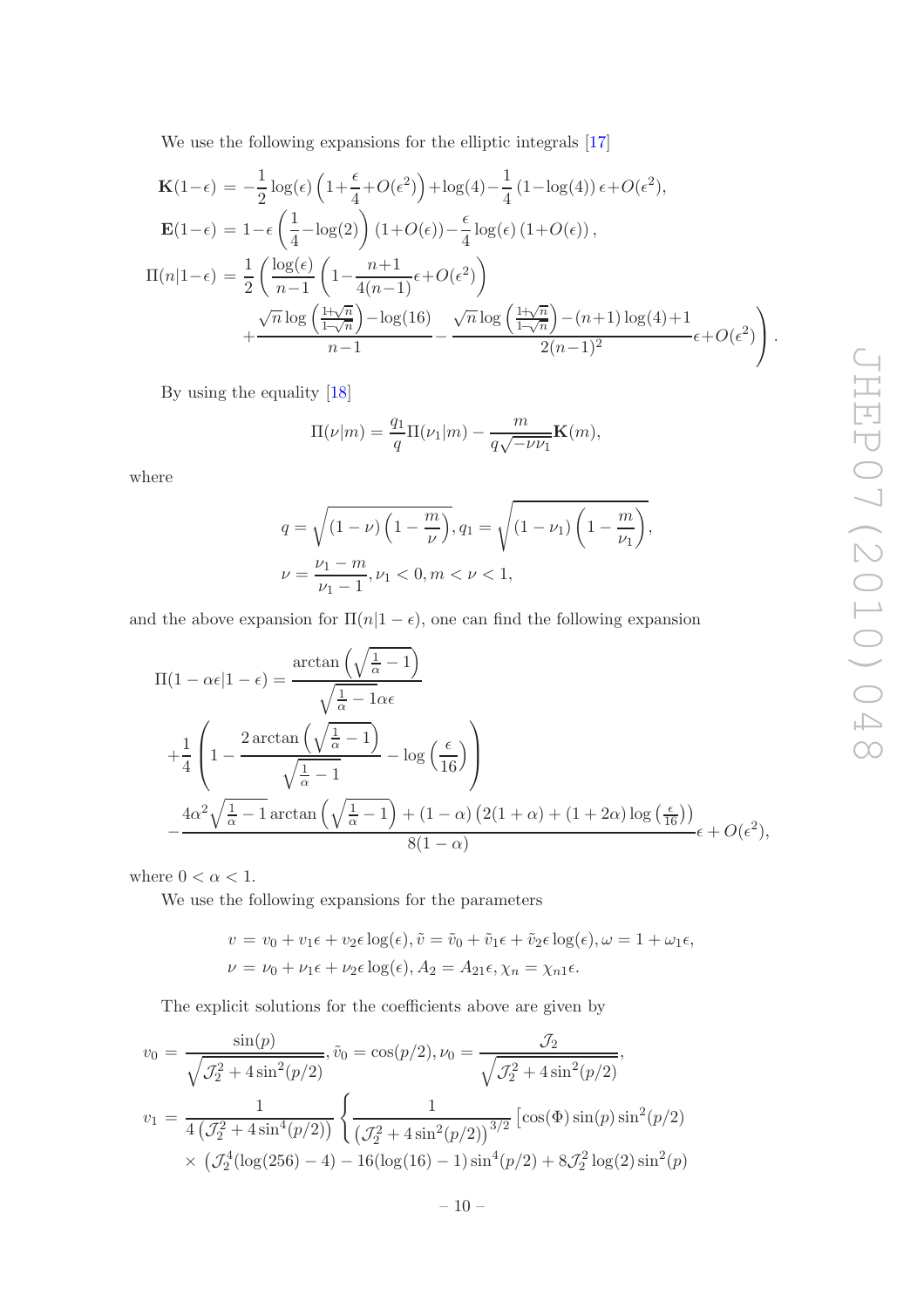+ 
$$
4 \sin^2(p/2) (J_2^2(\log(16) - 3) + (\log(16) - 1) \sin^2(p)) ] - \frac{1}{J_2^2 + 4 \sin^2(p/2)}
$$
  
\n $\times [2\Lambda J_2 (4 (J_2^2 + 4 \sin^2(p/2)) (\log(4) - 1) \sin^2(p/2) + \sin^2(p) (J_2^2(1 - \log(16)))$   
\n $+ \sin^2(p) - \log(16) \cos(p)(1 - \cos(p))) \sin(\Phi)]$ ,  
\n $v_2 = -\frac{\sin^2(p/2)}{8 (J_2^2 + 4 \sin^2(p/2))} (\frac{\sin^2(p/2)}{J_2^2 + 4 \sin^4(p/2))} \left\{ \sqrt{J_2^2 + 4 \sin^2(p/2)} [4J_2^4 + 6J_2^2 - 10]$   
\n $+ (15 - 4J_2^2) \cos(p) - 2 (3 + J_2^2) \cos(2p) + \cos(3p)] \sin(p) \cos(\Phi)$   
\n $+ 2\Lambda J_2 [4J_2^4 + 17J_2^2 + 34) \cos(p) - 4 (2 + J_2^2) \cos(2p)$   
\n $- (2 + J_2^2) \cos(3p) + \cos(4p) - 12J_2^2 - 25] \sin(\Phi) \}$ ,  
\n $\tilde{v}_1 = \frac{\sin(p/2)}{8 \sqrt{J_2^2 + 4 \sin^2(p/2)} (\frac{J_2^2 + 4 \sin^4(p/2))}{\sqrt{J_2^2 + 4 \sin^2(p/2)}} \left\{ \sqrt{J_2^2 + 4 \sin^2(p/2)} \right\}$   
\n $\times [(4 (J_2^2 - 2) \log(2) \cos(\Phi) - J_2^2 - 2) \sin(p) + (1 + \log(16) \cos(\Phi))$   
\n $\times (\sin^2(p) + \sin(2p))] + 8\Lambda J_2 (4 \cos(p) + \cos(2p) - 2J_2^2 - 5) \log(2) \sin^2(p/2) \sin(\Phi) \}$ ,  
\n $\tilde{v}_2 = \frac{\sin(p/2)}{16 \sqrt{J_2^2 + 4 \sin^2(p/2)}} (\frac{\sin^2(p/2)$ 

Let us give some details about the derivation of  $A_{21}$  and  $\chi_{n1}$ , which are zero for the undeformed case. In our third condition on p. 8

$$
\mathcal{E} - \mathcal{J}_1 = \frac{2\sqrt{1 - v_0^2 - \nu_0^2}}{1 - \nu_0^2} - \frac{(1 - v_0^2 - \nu_0^2)^{3/2}}{2(1 - \nu_0^2)} \cos(\Phi)\epsilon
$$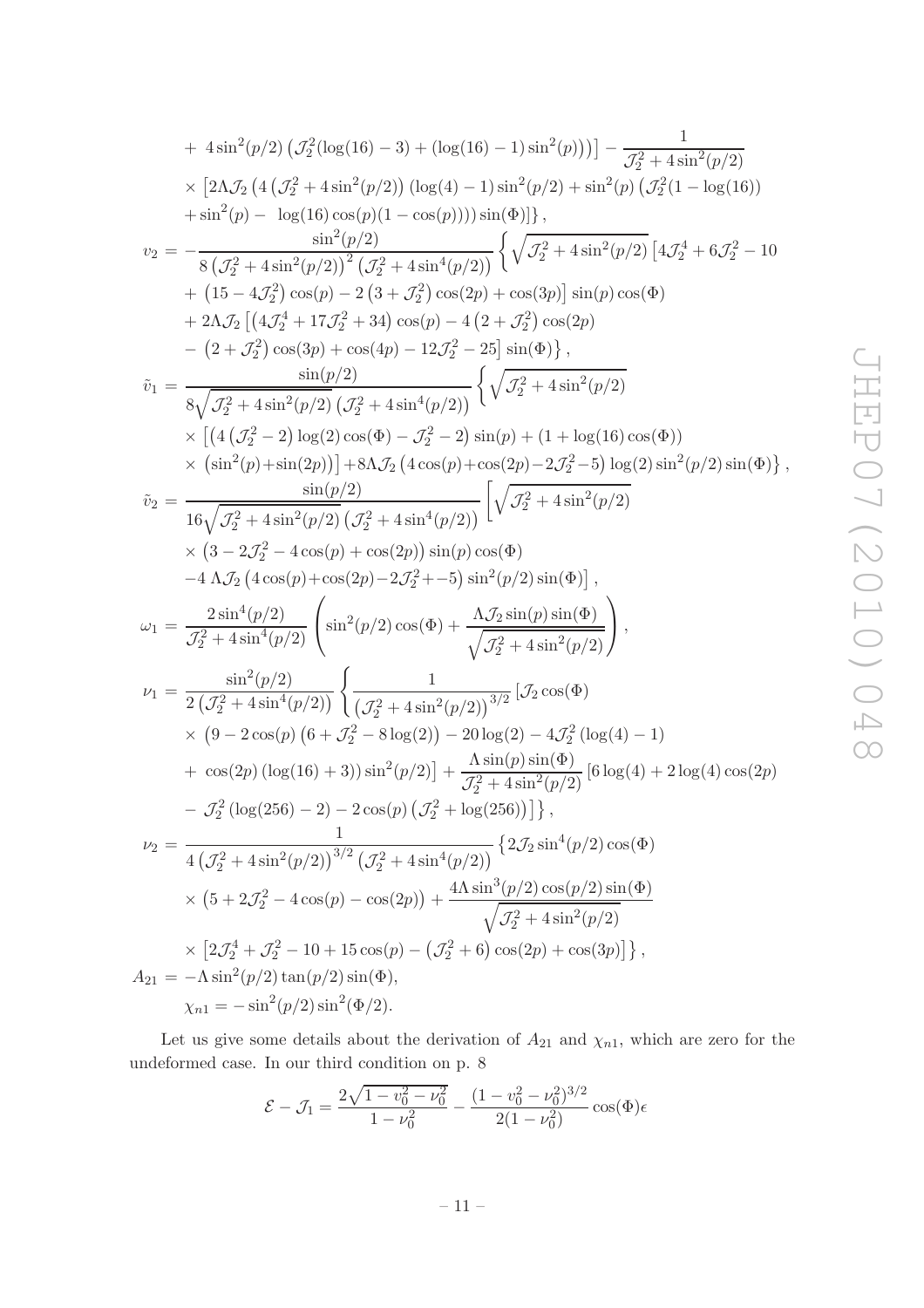we introduced the angle  $\Phi$  to describe in a simple way the change of the finite-size correction to the dispersion relation due to the  $\gamma$ -deformation. However,  $\Phi$  is not an independent new variable. Solving the equations for our parameters, we found

<span id="page-12-4"></span>
$$
\chi_{n1} = -\frac{1 - v_0^2 - \nu_0^2}{1 - \nu_0^2} \sin^2(\Phi/2) = -\sin^2(p/2)\sin^2(\Phi/2),\tag{A.1}
$$

i.e. we use  $\Phi$  instead of  $\chi_{n1}$ .

There is alternative way to obtain the above relation between  $\chi_{n1}$  and  $\Phi$ . After expanding in  $\epsilon$ , the leading order of the equation for the angle  $\delta$  is given by

<span id="page-12-3"></span>
$$
\delta = \frac{A_{21}v_0}{\chi_{n1}\sqrt{1 - v_0^2 - \nu_0^2}} \sqrt{\frac{-\chi_{n1}}{1 - \frac{v_0^2}{1 - \nu_0^2} + \chi_{n1}}} \arctan \sqrt{\frac{-\chi_{n1}}{1 - \frac{v_0^2}{1 - \nu_0^2} + \chi_{n1}}} + \frac{\nu_0 v_0}{2\sqrt{1 - v_0^2 - \nu_0^2}} \log \left(\frac{\epsilon}{16}\right). \tag{A.2}
$$

Let us point out that the second term in  $(A.2)$  is zero for the one-spin case, since  $\nu_0 = 0$ means  $J_2 = 0$ . If we introduce the angle  $\Phi$  as

$$
\frac{\Phi}{2} = \arctan \sqrt{\frac{-\chi_{n1}}{1 - \frac{v_0^2}{1 - \nu_0^2} + \chi_{n1}}},
$$

this gives  $(A.1)$ , and the first term in  $(A.2)$  takes the form

<span id="page-12-5"></span>
$$
-\frac{A_{21}v_0(1-\nu_0^2)}{(1-v_0^2-\nu_0^2)^{3/2}}\Phi\csc\Phi.
$$
 (A.3)

If we impose the natural condition  $(A.3)$  to be an angle proportional to the angle  $\Phi$ , this gives

$$
A_{21} = -\Lambda \frac{(1 - v_0^2 - \nu_0^2)^{3/2}}{v_0(1 - \nu_0^2)} \sin(\Phi) = -\Lambda \sin^2(p/2) \tan(p/2) \sin(\Phi),
$$

where  $\Lambda$  does not depend on  $\Phi$ .

#### References

- <span id="page-12-0"></span>[1] J.M. Maldacena, *The large-*N *limit of superconformal field theories and supergravity*, *[Adv. Theor. Math. Phys.](http://dx.doi.org/10.1023/A:1026654312961)* 2 (1998) 231 [*Int. J. Theor. Phys.* 38 (1999) 1113] [[hep-th/9711200](http://arxiv.org/abs/hep-th/9711200)] [\[SPIRES\]](http://www-spires.slac.stanford.edu/spires/find/hep/www?eprint=HEP-TH/9711200).
- [2] S.S. Gubser, I.R. Klebanov and A.M. Polyakov, *Gauge theory correlators from non-critical string theory*, *[Phys. Lett.](http://dx.doi.org/10.1016/S0370-2693(98)00377-3)* B 428 (1998) 105 [[hep-th/9802109](http://arxiv.org/abs/hep-th/9802109)] [\[SPIRES\]](http://www-spires.slac.stanford.edu/spires/find/hep/www?eprint=HEP-TH/9802109).
- <span id="page-12-1"></span>[3] E. Witten, *Anti-de Sitter space and holography*, *Adv. Theor. Math. Phys.* 2 (1998) 253 [[hep-th/9802150](http://arxiv.org/abs/hep-th/9802150)] [\[SPIRES\]](http://www-spires.slac.stanford.edu/spires/find/hep/www?eprint=HEP-TH/9802150).
- <span id="page-12-2"></span>[4] R.G. Leigh and M.J. Strassler, *Exactly marginal operators and duality in four-dimensional*  $N = 1$  *supersymmetric gauge theory, [Nucl. Phys.](http://dx.doi.org/10.1016/0550-3213(95)00261-P)* **B 447** (1995) 95 [[hep-th/9503121](http://arxiv.org/abs/hep-th/9503121)] [\[SPIRES\]](http://www-spires.slac.stanford.edu/spires/find/hep/www?eprint=HEP-TH/9503121).